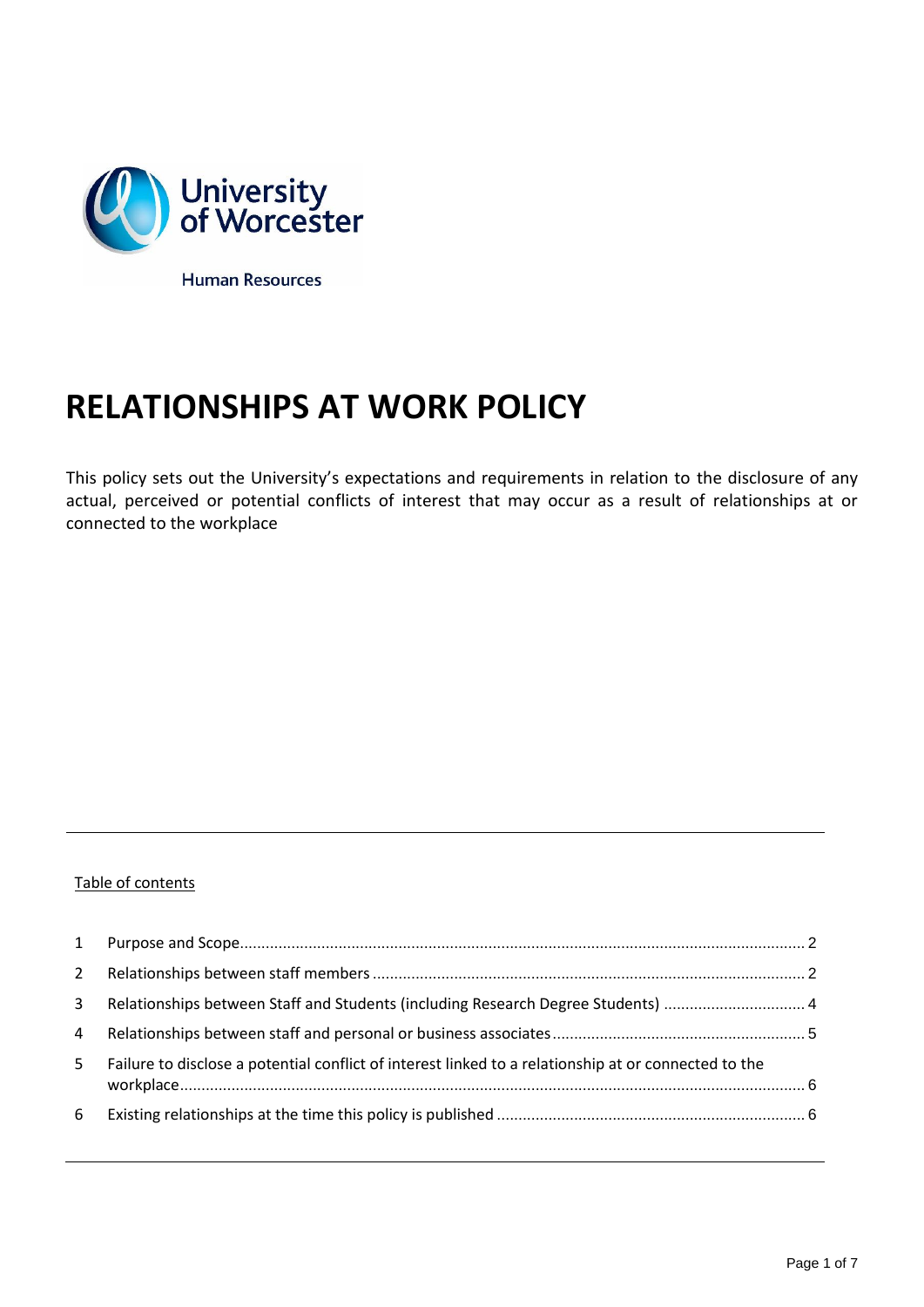# <span id="page-1-0"></span>**1 Purpose and Scope**

- 1.1 The University values and relies on the professional integrity of its staff. It recognises that there may be occasions when a member of staff's connection to an individual or an organisation may give rise to an actual, perceived or potential conflict of interest. In such circumstances, this may lead to a perception or accusation of bias, favouritism, prejudice or potential breaches of confidentiality. Conflicts of interest may be financial or non-financial or both.
- 1.2 All staff are expected to recognise and disclose relationships or connections which may give rise to conflicts of interest or perceptions of conflicts and to disclose this to the University at the earliest opportunity.
- 1.3 The purpose of this policy is to assist staff in identifying when a conflict of interest may exist as a result of a relationship or connection, to confirm the University's expectations and requirements regarding the disclosure of actual or potential conflicts of interest and to outline the procedure used when a conflict of interest exists.
- 1.4 For the purposes of this policy, a personal relationship means either a close family relationship or a romantic, sexual or other intimate relationship. If a member of staff is unclear as to whether they have or are in what would be deemed to be a personal relationship under this policy, further advice should be sought from the HR department. The University encourages staff to always disclose a relationship or connection if they are in doubt that it represents a conflict of interest.
- 1.5 In the situation where a conflict of interest is not managed effectively and transparently, this may cause serious damage to the reputation of the University and to the staff members concerned.
- 1.6 The existence of an actual, perceived or potential conflict of interest does not necessarily imply wrongdoing on anyone's part. However, any private, personal or commercial interests which give rise to an actual, perceived or potential conflict of interest must be recognised, disclosed appropriately and appropriately managed.
- 1.7 This policy applies to all members of staff. Where staff are also enrolled as students at the University, they are defined for the purposes of this policy by their staff status. Where students are employed part-time by the University they are defined for the purposes of this policy, by their principal status at the institution (i.e. that of a student) and not as a member of staff.

#### <span id="page-1-1"></span>**2 Relationships between staff members**

2.1 Occasionally personal relationships between members of staff may lead to actual, potential or perceived conflicts of interest – for example, where a family member (e.g. a sibling or a child) commences work at the University and within the same or an associated department to their relative, or if a member of staff already has or develops a personal relationship with someone for whom they have or could have a line management responsibility.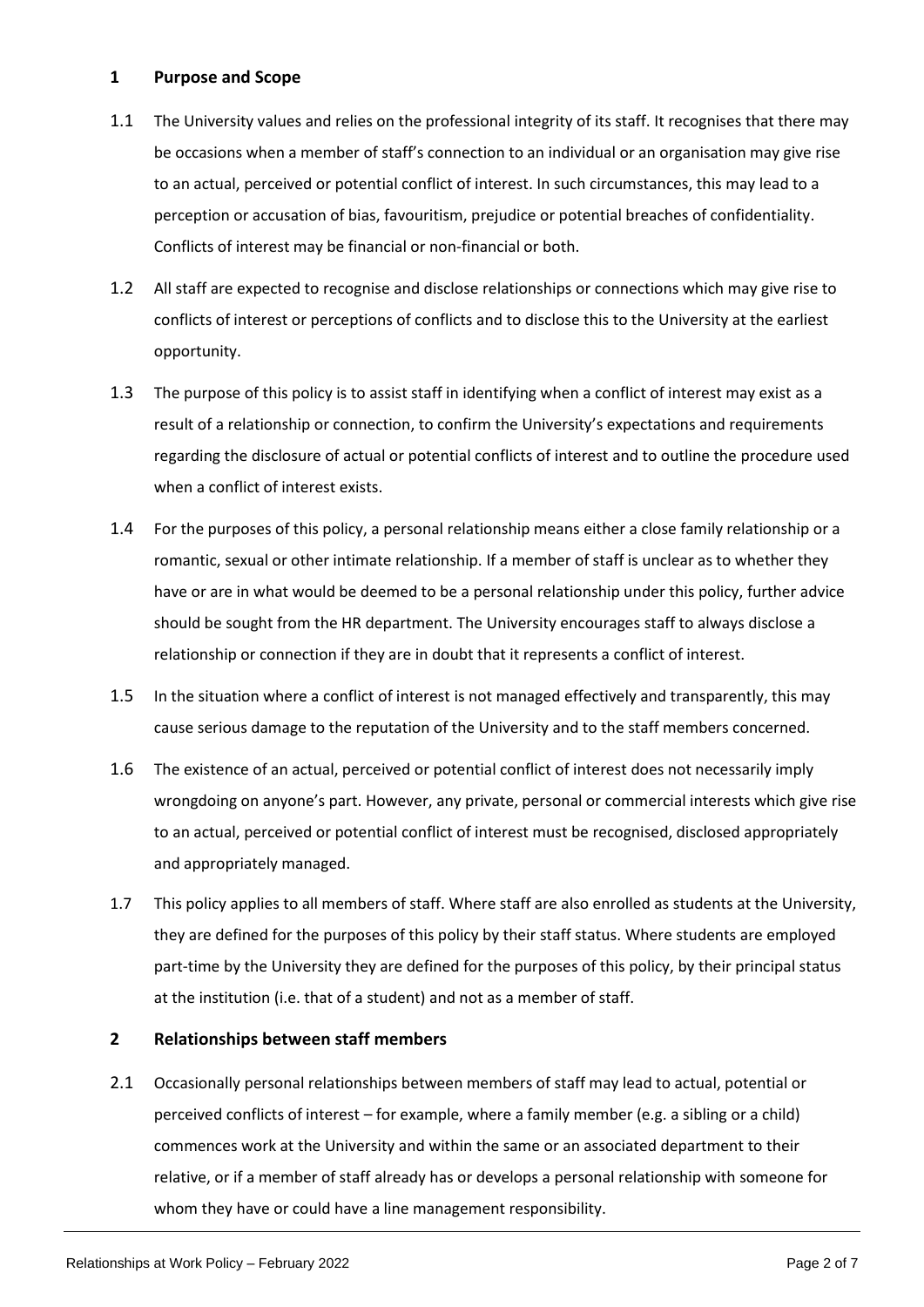- 2.2 Where such a relationship exists or develops between staff members and the existence of this relationship may lead to an actual, perceived or potential conflict of interest between their work responsibilities and their personal circumstances, the relationship must be disclosed to the Head of School, Head of Professional Service or other relevant senior manager as soon as possible and for any new relationship, within no more than one month of it commencing. A template disclosure form is available at [Appendix A.](https://www2.worc.ac.uk/personnel/documents/Relationships-at-Work-Policy-Appendix-A-Staff-Disclosure-Form.docx)
- 2.3 Similarly, where there is a potential employment opportunity for an individual with whom an existing staff member has such a relationship, the staff member must declare the relationship to their Head of School, Head of Professional Service or other relevant senior manager in the event that a potential conflict of interest is identified, for example involvement on an interview panel, potential for future line management responsibilities etc. In such situations the staff member will not be permitted to be involved in any associated recruitment and selection process.
- 2.4 Where the University is made aware of such a relationship it will consider the appropriate action to take in order to protect the integrity and interests of all parties and the University.
- 2.5 The person to whom the disclosure is made is responsible for ensuring, where necessary and after discussion with the staff member concerned, that appropriate alternative arrangements are made with respect to any existing line management arrangements between the staff members, as well as any approval processes such as staffing requests, budget expenditure and expenses claims. It is expected that arrangements will be in place to avoid any potential conflict in relation to recruitment, selection, appraisal, reward, promotion or any other management activity involving the other member of staff.
- 2.6 Details of any alternative arrangements that have been put in place should be recorded on the disclosure form by the Head of School/Professional Service. If the staff member has any concerns about the nature and extent of any alternative arrangements implemented, they should speak to their designated HR Business Partner as soon as possible.
- 2.7 This record will be held confidentially on the HR file of the member of staff and will remain on the individual's file for either as long as they remain an employee of the University, or from the point of disclosure plus 6 years (whichever is the lesser).
- 2.8 In the event that it is not possible to alter existing line management arrangements within the existing roles, the University may decide that it is appropriate to redeploy one party to avoid situations that could represent a conflict of interest. The manager would consult with all concerned parties before any final decision was made. The impact on the work of the University will be the primary consideration when considering which staff member will redeployed and the assessment of impact will be made objectively and documented. Wherever possible, any new role should be as similar as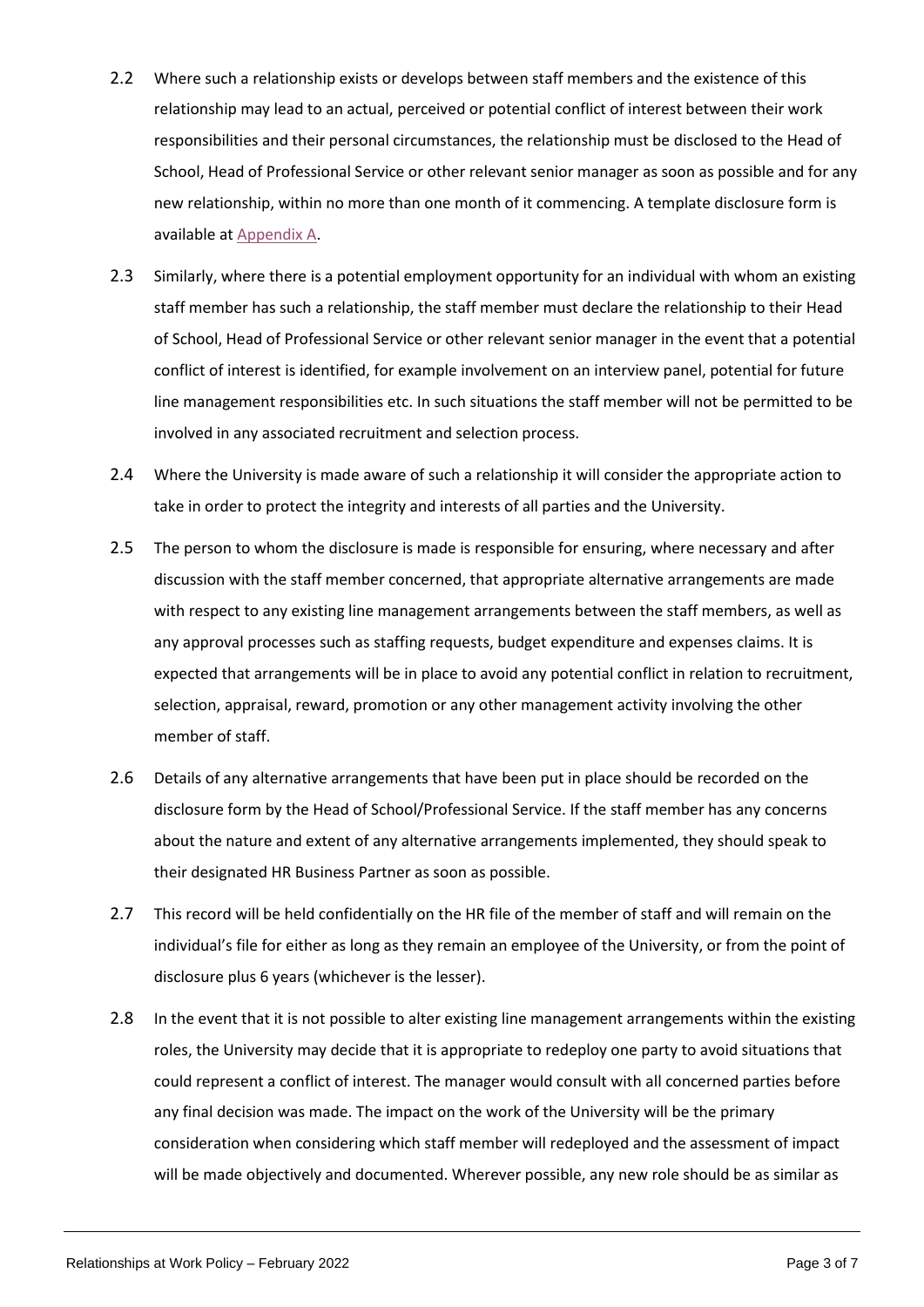possible to the current role in terms of status and pay. Redeployment may be subject to a trial period.

- 2.9 The University will explore all available options in relation to redeployment and take all possible steps to consider the extent to which redeployment can be supported however staff should be aware that if redeployment were not possible, the University may, as a last resort, have to consider whether it is necessary for one of the staff members to leave the University's employment.
- 2.10 Employees who have such relationships at work are expected to conduct themselves with the same level of professionalism as is expected of all employees and need to be aware at all times of their behaviour towards each other within the working environment.
- 2.11 If a staff member advises that a relationship has come to an end, the Head of School/Professional Service, will need to consider whether existing alternative arrangements remain in place and whether any new arrangements are needed to protect both parties.
- 2.12 Failure to disclose the existence of such a relationship and which subsequently then results in the University's academic, administrative or institutional processes being compromised, may result in disciplinary action in accordance with the University's Staff Disciplinary Procedure.

#### <span id="page-3-0"></span>**3 Relationships between Staff and Students (including Research Degree Students)**

- 3.1 The University recognises that there may be occasions when a staff member has a pre-existing personal relationship with a student - for example, due to their child or partner choosing to study at the University.
- 3.2 In situations where a staff member has a pre-existing personal relationship with a potential student, this will not be a barrier to the potential student or staff member being able to work or study at the University. However, where the relationship may create an actual, perceived or potential conflict of interest, the relationship must be disclosed by the existing or potential staff member at the time the student or the member of staff joins or applies to join the University. This is to ensure that any potential conflict of interest can be managed. A template disclosure form is available at [Appendix A.](https://www2.worc.ac.uk/personnel/documents/Relationships-at-Work-Policy-Appendix-A-Staff-Disclosure-Form.docx)
- 3.3 The person to whom the disclosure is made is responsible for ensuring, where necessary and after discussion with the staff member concerned, that appropriate alternative arrangements are made with respect to any potential or actual conflict of interest. Steps will be taken to ensure that the member of staff are not in a position to make or be in a position to potentially influence decisions affecting the student - such examples include, but are not limited to, assessments, moderation, standardisation or reassessment of student work, exam boards, degree classification, the allocation of scholarships or loans, the awarding of facilities or benefits of any kind. Consideration must also be given to any other possible concerns of fellow students and staff.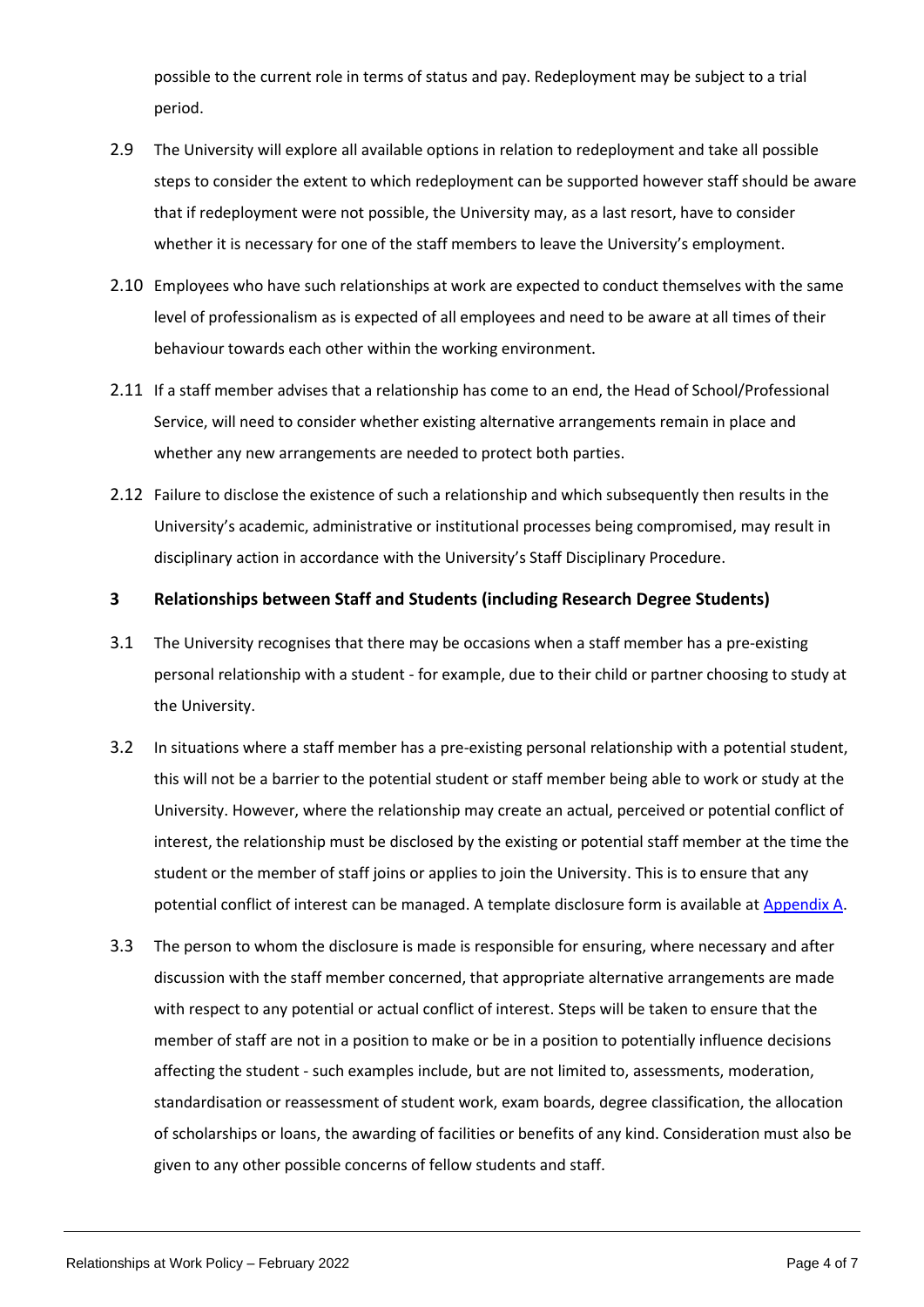- 3.4 Details of any alternative arrangements that have been put in place should be recorded on the disclosure form by the Head of School/Professional Service. If the staff member has any concerns about the nature and extent of any alternative arrangements implemented, they should speak to their designated HR Business Partner as soon as possible.
- 3.5 This record will be held confidentially on the HR file of the member of staff and will remain on the individual's file for either as long as they remain an employee of the University, or from the point of disclosure plus 6 years (whichever is the lesser).
- 3.6 Staff are also required to advise the Head of School/Professional Service if their pre-existing relationship with a current student comes to an end. It may still be appropriate in such circumstances for a member of staff to continue with alternative arrangements even after the relationship has come to an end.
- 3.7 In the event that a member of staff fails to disclose the existence of any such relationship, they will be subject to disciplinary action in accordance with the University's Staff Disciplinary Procedure.
- 3.8 The University **prohibits any sexual or intimate relationship between staff and students where the relationship was not pre-existing.** Please refer to the [University's Prevention of Sexual Misconduct](https://sexual-misconduct.wp.worc.ac.uk/wp-content/uploads/2022/02/Prevention-of-Sexual-Misconduct-and-Sexual-Harassment-Policy-202122.pdf)  [and Sexual Harassment Policy](https://sexual-misconduct.wp.worc.ac.uk/wp-content/uploads/2022/02/Prevention-of-Sexual-Misconduct-and-Sexual-Harassment-Policy-202122.pdf) for further guidance. Any such relationships would be subject to disciplinary action in accordance with the University's Staff Disciplinary Procedure.

# <span id="page-4-0"></span>**4 Relationships between staff and personal or business associates**

- 4.1 If staff are involved in University business with an organisation or individual with whom they have a personal or outside business relationship, and where there could be an actual, perceived or potential conflict of interest, they are asked to disclose this to *[unisec@worc.ac.uk](mailto:unisec@worc.ac.uk)* by completing the disclosure form at [Appendix B.](https://www2.worc.ac.uk/personnel/documents/Relationships-at-Work-Policy-Appendix-B-Related-Parties-Declaration-Form.docx) This is in order to ensure that the existence of any such relationship does not influence any business decisions taken on behalf of the University, create a situation where there appears to be an opportunity for a member of staff to make a personal gain, or pose any conflict of interest between an individual's University responsibilities and their personal circumstances.
- 4.2 Where the University is made aware of such relationships, it will consider the appropriate action to take in order to protect the integrity and interests of all concerned.
- 4.3 Staff members who are members of the University Leadership Group, or who work in procurement, project management or estates, are also required to complete the annual related parties disclosure in order to identify any personal or outside business relationships that may impact on their role and responsibilities for the University. Such disclosures should also be made to [unisec@worc.ac.uk](mailto:unisec@worc.ac.uk) by completing the disclosure form a[t Appendix B.](https://www2.worc.ac.uk/personnel/documents/Relationships-at-Work-Policy-Appendix-B-Related-Parties-Declaration-Form.docx)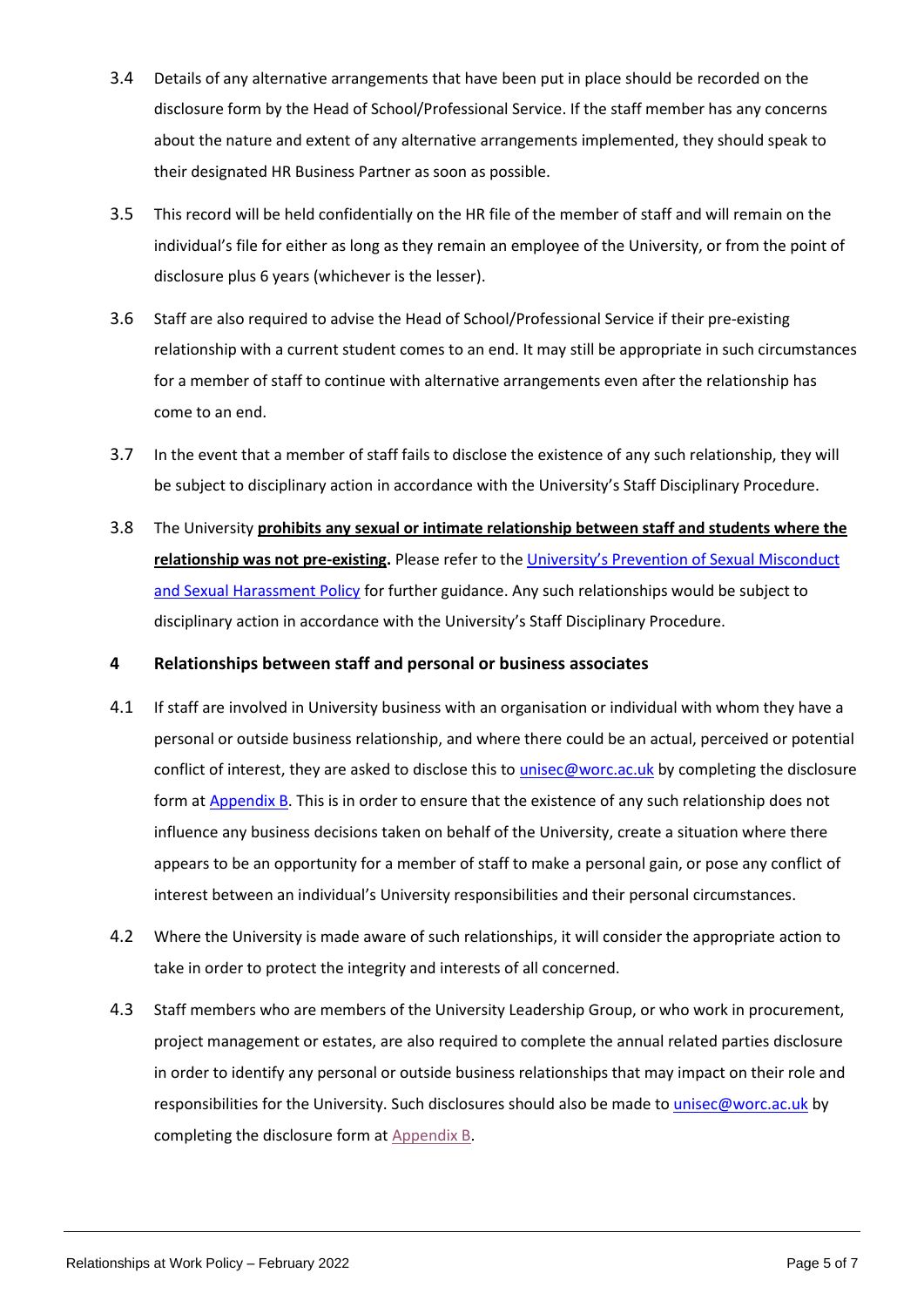# <span id="page-5-0"></span>**5 Failure to disclose a potential conflict of interest linked to a relationship at or connected to the workplace**

- 5.1 Failure to follow the procedure set out in this policy or failure to comply with any arrangements put in place to manage a disclosed conflict will be considered a serious matter and may lead to disciplinary action.
- 5.2 If a student has any concerns about a potential conflict of interest between themselves and a staff member, or if they have any concerns about the potential existence of a conflict of interest between a fellow student and a member of staff, they should seek advice from Student Support and Wellbeing Service by emailin[g studentlife@worc.ac.uk](mailto:studentlife@worc.ac.uk) or through **firstpoint**. If they have any concerns about potentially inappropriate behaviour within that relationship, they should be referred to the University's [Prevention of Sexual Misconduct and Sexual Harassment](https://sexual-misconduct.wp.worc.ac.uk/wp-content/uploads/2022/02/Prevention-of-Sexual-Misconduct-and-Sexual-Harassment-Policy-202122.pdf) policy for further advice on next steps and potential reporting mechanisms.
- 5.3 If a member of staff has any concerns about the potential existence of a conflict of interest between a member of staff and a student, or between two members of staff, they should report their concerns to their HR Business Partner or seek advice from a trusted member of staff. If they have any concerns about potentially inappropriate behaviour within that relationship, they should refer to the University's [Prevention of Sexual Misconduct and Sexual Harassment policy](https://sexual-misconduct.wp.worc.ac.uk/wp-content/uploads/2022/02/Prevention-of-Sexual-Misconduct-and-Sexual-Harassment-Policy-202122.pdf) for further advice on next steps and potential reporting mechanisms.
- 5.4 Any concerns raised will be investigated in accordance with either this or the University's [Prevention](https://sexual-misconduct.wp.worc.ac.uk/wp-content/uploads/2022/02/Prevention-of-Sexual-Misconduct-and-Sexual-Harassment-Policy-202122.pdf)  [of Sexual Misconduct and Sexual Harassment policy](https://sexual-misconduct.wp.worc.ac.uk/wp-content/uploads/2022/02/Prevention-of-Sexual-Misconduct-and-Sexual-Harassment-Policy-202122.pdf) dependent upon the nature and potential severity of those concerns.

# <span id="page-5-1"></span>**6 Existing relationships at the time this policy is published**

- 6.1 Members of staff must, within one month of this policy being published, declare any existing personal relationship they have with students (even if such a relationship is already known to their line manager). A template disclosure form is available at [Appendix A.](https://www2.worc.ac.uk/personnel/documents/Relationships-at-Work-Policy-Appendix-A-Staff-Disclosure-Form.docx)
- 6.2 Providing such relationships are disclosed as stipulated above, this will not be deemed to be in breach of this or the University's [Preventions of Sexual Misconduct and Harassment policy](https://sexual-misconduct.wp.worc.ac.uk/wp-content/uploads/2022/02/Prevention-of-Sexual-Misconduct-and-Sexual-Harassment-Policy-202122.pdf) and therefore will not be subject to disciplinary action.
- 6.3 Members of staff must, within one month of this policy being published, declare any existing personal relationship they have with another colleague/s and where there could be an actual, perceived or potential conflict of interest to their Head of School / Professional Service. A template disclosure form is available at [Appendix A.](https://www2.worc.ac.uk/personnel/documents/Relationships-at-Work-Policy-Appendix-A-Staff-Disclosure-Form.docx)